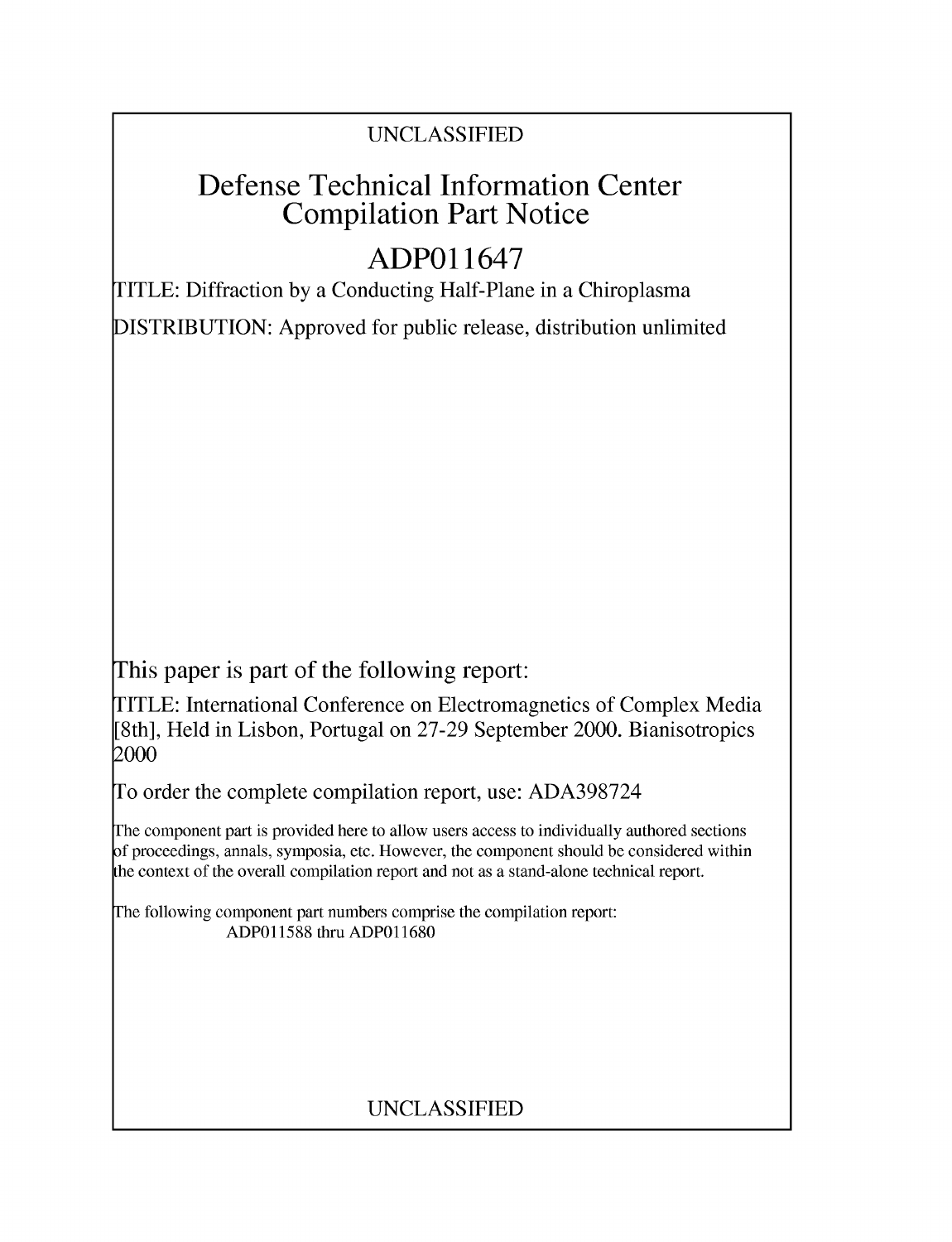# Diffraction **by** a Conducting Half-Plane in a Chiroplasma

D. A. Marakassov<sup>1</sup> and V. V. Fisanov<sup>2</sup>

- <sup>1</sup> Department of Radiophysics, Tomsk State University Lenin Avenue 36, 634050 Tomsk, Russia; Electromagnetics Laboratory, Helsinki University of Technology P.O. Box 3000, FIN-02015 HUT, Finland
- <sup>2</sup> Siberian Physical and Technical Institute, Tomsk State University Revolution Square 1, 634050 Tomsk, Russia Fax: + 7-3822-233-034; email: kanc@spti.tsu.ru

#### Abstract

The scattering of a plane eigenwave normally incident on a half-plane placed in a chiroplasma whose distinguished axis is parallel to the edge of the screen is considered. The formulation of the problem leads to the vector functional equation which is exactly solved by the Wiener-Hopf-Hilbert method. Some distinct properties of the diffraction problem are noted.

#### 1. Introduction

y

Diffraction of waves as an item of bianisotropy research in electromagnetics is in need of a unimaginative but adequate model description. As for chiral media subjected to an external magnetic field, the constitutive relations of a chiroplasma [1] are rather simple. They differ favorably from a previous ones [2] by what properly furnish the transition to an isotropic chiral medium. Therefore we use the chiroplasma model in the attempt to obtain an exact analytical solution of a half-plane canonical diffraction problem with reference to complex birefringent medium. As opposed to its nonchiral [3], nongyrotropic chiral [4] and biisotropic [5] counterparts, the problem is led to the vector Wiener-Hopf equation. The matrix factorization is fulfilled by virtue of the Wiener-Hopf-Hilbert method. Some features of the obtained exact closed-form solution are discussed then.

#### 2. Statement of the Diffraction Problem

A perfectly conducting screen  $x \geq 0$ ,  $y = 0$  is embedded in a chiroplasma whose distinguished zaxis is parallel to the edge. The medium is described by the constitutive relations (time-harmonic factor  $\exp(-i\omega t)$  is meant)

$$
\begin{cases}\n\mathbf{D} = \overline{\overline{\varepsilon}} \cdot \mathbf{E} + i \xi \mathbf{B} \\
\mathbf{H} = i \xi \mathbf{E} + \mathbf{B}/\mu \,.\n\end{cases} \tag{1}
$$

The permittivity  $\bar{\varepsilon}$  depends on the reduced frequencies  $\Omega$  and  $R$ , see explicit definition in [6].

One of two plane eigenwaves with the wave numbers  $x_{1,2}$  where

$$
\varkappa_{1,2}^2 = \frac{k_{\infty}^2}{2} \left[ \varepsilon_{\perp} + \varepsilon_z + a \pm \sqrt{(\varepsilon_{\perp} + \varepsilon_z - a)^2 + 4a\varepsilon_z} \right], \quad a = 4\mu\varepsilon_{\infty}^{-1}\xi^2, \quad k_{\infty} = \omega\sqrt{\varepsilon_{\infty}\mu} \tag{2}
$$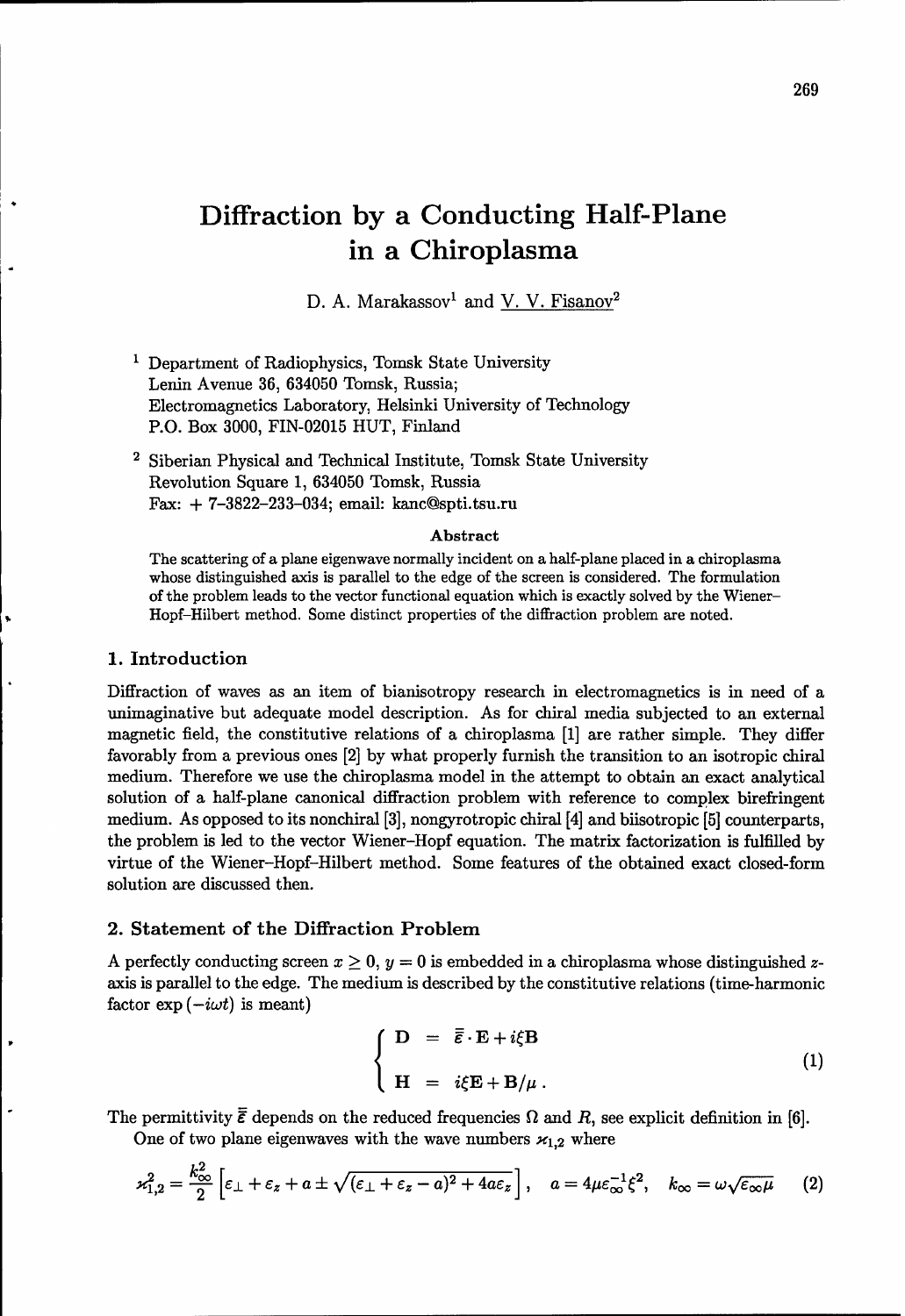propagates in the sagittal plane  $z = 0$  and falls on the half-plane under an angle  $\theta$ . In this case, the electromagnetic field may be described via the sum of two scalar functions  $\varphi_i(x, y)$  $(j = 1, 2)$  representing the eigen polarizations with the wave numbers according to Eq. (2). The total field must satisfy the boundary conditions on the screen, where  $\hat{\mathbf{e}}_y \times \mathbf{E}^{(t)}(x,0) = 0$ , and on its sequel, where  $\hat{\mathbf{e}}_y \times \mathbf{E}^{(t)}$  and  $\hat{\mathbf{e}}_y \times \mathbf{H}^{(t)}$  are continuous. The scattered field is subjected to the edge condition [7] and the radiation condition at infinity.

The secondary field is sought in the form of the Fourier integral

$$
\varphi(x,y) = \frac{1}{2\pi} \int_{-\infty}^{\infty} \Phi(\alpha, y) e^{i\alpha x} d\alpha \tag{3}
$$

where  $\Phi(\alpha, y)$  yields to the equation

$$
\left[ \left( \frac{d^2}{dy^2} + \gamma_1^2 \right) \right] \left[ \left( \frac{d^2}{dy^2} + \gamma_2^2 \right) \right] \Phi(\alpha, y) = 0 \tag{4}
$$

with non-coincident  $\gamma_j = \sqrt{\alpha^2 - \varkappa_j^2}$ ,  $j = 1, 2$ . The solution of Eq. (4) is

$$
\Phi(\alpha, y) = \begin{cases} A_1(\alpha)e^{-\gamma_1 y} + B_1(\alpha)e^{-\gamma_2 y}, & \text{if } y \ge 0\\ A_2(\alpha)e^{\gamma_1 y} + B_2(\alpha)e^{\gamma_2 y}, & \text{if } y \le 0 \end{cases}
$$
\n(5)

where  $A_i(\alpha)$ ,  $B_i(\alpha)$  are amplitude functions to be found. Using Eqs. (3)–(5) we translate the boundary conditions into the spectral domain and present in the matrix form

$$
\overline{\overline{\mathbf{Q}}}(\alpha) \cdot \mathbf{L}(\alpha) = \mathbf{E}(\alpha) + \mathbf{U}(\alpha) \tag{6}
$$

where the two-element column-vectors  $U(\alpha)$  and  $L(\alpha)$  represent the functions of  $\alpha$  which are regular in the regions  $\Pi_U$ ,  $\Pi_L$  of the complex  $\alpha$ -plane, respectively. The symbols  $\Pi_U$   $(\Pi_L)$ indicate the upper (lower) half-plane of  $\alpha$  including the common regularity strip along the Re $\alpha$ axis. The elements of  $U(\alpha)$ ,  $L(\alpha)$  include the unknown amplitude functions whereas the vector  $E(\alpha)$  consists of elements relating to components of the transformed electric field of the incident plane wave  $\mathbf{E}^{(i)}(x, y)$ . Eq. (6) is the vector Wiener-Hopf equation with the matrix kernel  $\overline{Q}(\alpha) \equiv (Q_{ij}(\alpha))$  where

$$
Q_{11}(\alpha)=\frac{k_{\infty}^2\varepsilon_{\perp}-\varkappa_1^2}{\gamma_1}-\frac{k_{\infty}^2\varepsilon_{\perp}-\varkappa_2^2}{\gamma_2},\quad Q_{12}(\alpha)=\frac{g\alpha}{\varepsilon\gamma_2}(\varkappa_1^2-\varkappa_2^2)\\ Q_{21}(\alpha)=\frac{g}{\varepsilon}\left(\frac{1}{\gamma_2}-\frac{1}{\gamma_1}\right),\quad Q_{22}(\alpha)=\gamma_1-\gamma_2\frac{k_{\infty}^2\varepsilon_{\perp}-\varkappa_1^2}{k_{\infty}^2\varepsilon_{\perp}-\varkappa_2^2}-\frac{g^2\alpha^2}{\varepsilon^2\gamma_2}\frac{\varkappa_1^2-\varkappa_2^2}{k_{\infty}^2\varepsilon_{\perp}-\varkappa_2^2}.
$$

#### **3.** Solution of the Functional Vector Equations

In order to perform the fundamental step in the Wiener-Hopf technique, that is to decompose the matrix  $\overline{Q}(\alpha)$  in the form of a product  $\overline{Q}(\alpha) = \overline{Q}_U(\alpha) \cdot \overline{Q}_L(\alpha)$  we use the Hurd idea [8] and re-formulate the homogeneous version of Eq. (6) as a vector Hilbert problem on the branch cuts  $\Gamma_{1,2}$  due to the branch points  $\alpha = \varkappa_{1,2}$  in  $\Pi_U$ . Let the "+" and "-" subscripts indicate the values of functions at the opposite sides of  $\Gamma_{1,2}$ . After elimination of  $U(\alpha)$ , one obtains a vector Hilbert problem

$$
L_{+}(\alpha) = \overline{\overline{H}}(\alpha) \cdot L_{-}(\alpha), \quad \text{where } \overline{\overline{H}}(\alpha) = \overline{\overline{Q}}_{+}^{-1}(\alpha) \cdot \overline{\overline{Q}}_{-}(\alpha).
$$
 (7)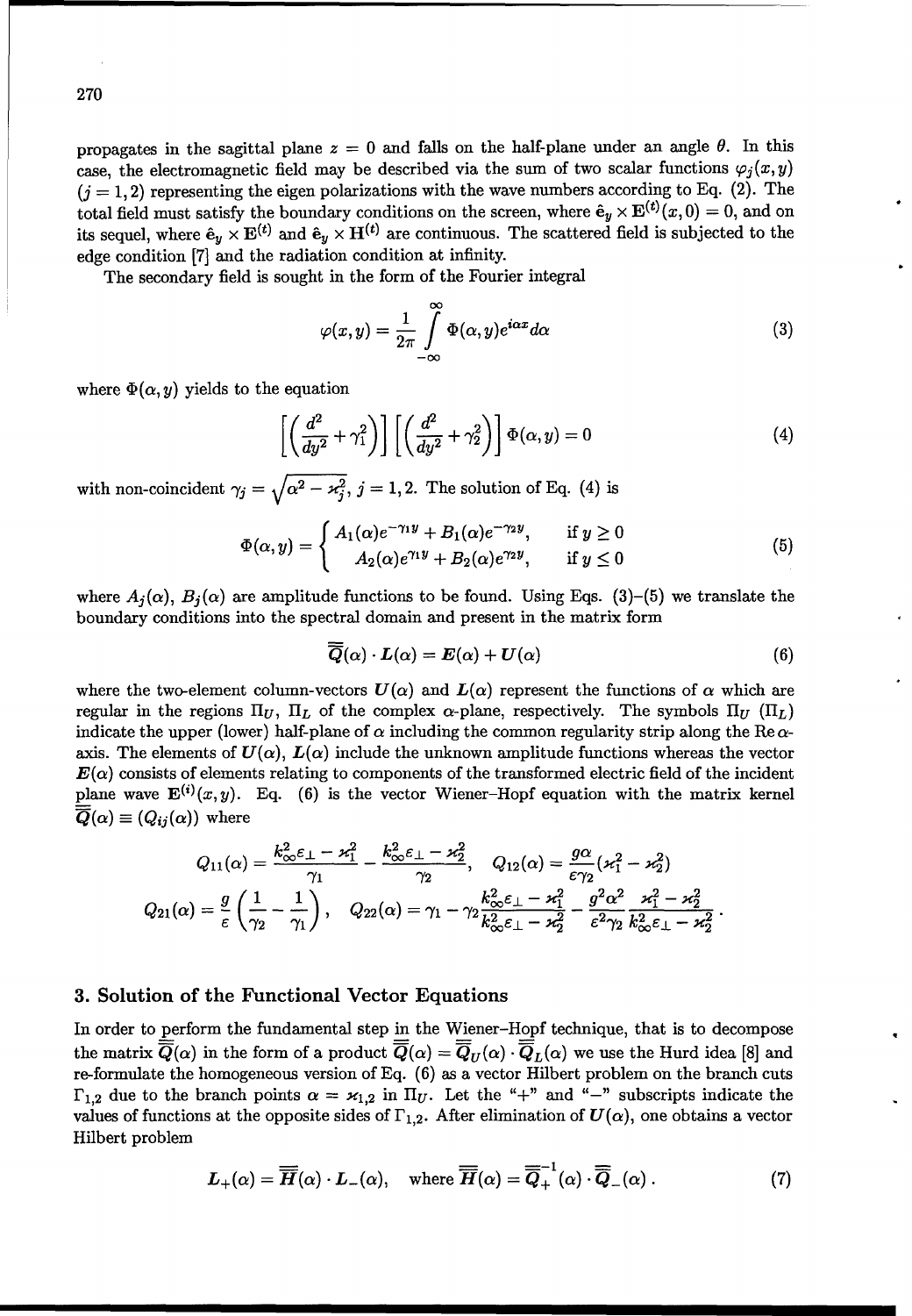$$
\overline{\overline{H}}(\alpha)_{|\Gamma_1} = -\overline{\overline{H}}(\alpha)_{|\Gamma_2} = \frac{1}{\Delta_+} \begin{pmatrix} l & m \\ n & -l \end{pmatrix}
$$
 (8)

where  
\n
$$
\begin{cases}\n l &= \gamma_2^2 (k_{\infty}^2 \varepsilon_{\perp} - x_1^2)^2 - \gamma_1^2 (k_{\infty}^2 \varepsilon_{\perp} - x_2^2)^2 - \frac{g^2}{\varepsilon^2} \alpha^2 (x_1^2 - x_2^2)^2 \\
 m &= 2 \frac{g}{\varepsilon} \alpha \gamma_1^2 (x_1^2 - x_2^2) (k_{\infty}^2 \varepsilon_{\perp} - x_2^2) \\
 n &= -2 \frac{g}{\varepsilon} \alpha (x_1^2 - x_2^2) (k_{\infty}^2 \varepsilon_{\perp} - x_2^2)\n\end{cases}\n\tag{9}
$$

and

$$
\Delta(\alpha) = \frac{g^2}{\varepsilon^2} \alpha^2 (\varkappa_1^2 - \varkappa_2^2)^2 - [\gamma_1 (k_{\infty}^2 \varepsilon_{\perp} - \varkappa_2^2) - \gamma_2 (k_{\infty}^2 \varepsilon_{\perp} - \varkappa_1^2)]^2. \tag{10}
$$

According to the Wiener-Hopf-Hilbert method, we introduce another unknown vector  $V(\alpha)$  =  $\overline{T}(\alpha) \cdot L(\alpha)$  in order to receive a new vector Hilbert problem for  $V(\alpha)$ . Due to special choice of  $\overline{T}(\alpha)$ , the latter may be separated into two uncoupled standard Hilbert problems [9], whereupon the vectors  $V(\alpha)$  and  $L(\alpha)$  are found. These vectors should be regular in the domain  $\Pi_U$  +  $\Pi_L - \Gamma_1 - \Gamma_2$ . Farther, one may construct two vectors  $L^{(1)}$  $\Pi_L - \Gamma_1 - \Gamma_2$ . Farther, one may construct two vectors  $L^{(1,2)}(\alpha) \equiv (L_i^{(1,2)}(\alpha))$  which fulfil the condition  $L^{(1)}L^{(2)} - L^{(2)}L^{(1)}$  (a)  $\pi$   $\mathbb{R}$   $^{-1}$  (c)  $\pi$  is halo. **1 2-1 - -1** should satisfy Eq. (7). The matrices  $\overline{Q}_L(\alpha)$  and  $\overline{Q}_{U}(\alpha) = \overline{Q}_L(\alpha) \cdot \overline{Q}$  (a) have not branch points in  $\Pi_L$  and  $\Pi_U$ , respectively, but temporarily have poles there. The next step is to cancel the undesirable singularities in these matrices using a properly chosen rational matrix  $\overline{F}(\alpha)$ , namely

$$
\overline{\overline{Q}}_U^{-1}(\alpha) = \overline{\overline{F}}(\alpha) \cdot \overline{\overline{\overline{Q}}}_U^{-1}(\alpha), \quad \overline{\overline{Q}}_L(\alpha) = \overline{\overline{F}}(\alpha) \cdot \overline{\overline{\overline{Q}}}_L(\alpha).
$$
 (11)

To define the elements of  $\overline{F}(\alpha)$  we have to take into account the number of roots of  $\Delta(\alpha)$ located on its branch, which is given via the conditions at infinity. It turns out, that at least four constants can be chosen arbitrary. The correct definition allows to simplify essentially the further complicated calculations.

#### 4. Completion and Analysis of the Solution

When the matrix factors  $\overline{Q}_{U,L}(\alpha)$  are found the solution of Eq. (6) is straightforward. It is rearranged so that to receive the left- and right-hand sides which are regular in  $\Pi_U$  and  $\Pi_L$ , respectively, and define an integral function  $J(\alpha)$ . According to the edge condition, the asymptotic behaviour of both sides of the equation at  $|\alpha| \to \infty$  permits to put  $J(\alpha) = 0$ . This makes it possible to find the spectral amplitudes  $A_j(\alpha)$ ,  $B_j(\alpha)$  and to complete the solution of the problem.

It turns out that the integrand of Eq. (3) is quite cumbersome. Yet the related integrals are suitable for the asymptotic evaluation of far fields by the method of steepest descent. The singularities of the integrands give rise to the distinct wave species. The pole contributions are coupled with the geometrical optics field which in the illuminated region  $y \geq 0$  consists of the reflected basic mode and the concominant mode excited due to reflection coupling between